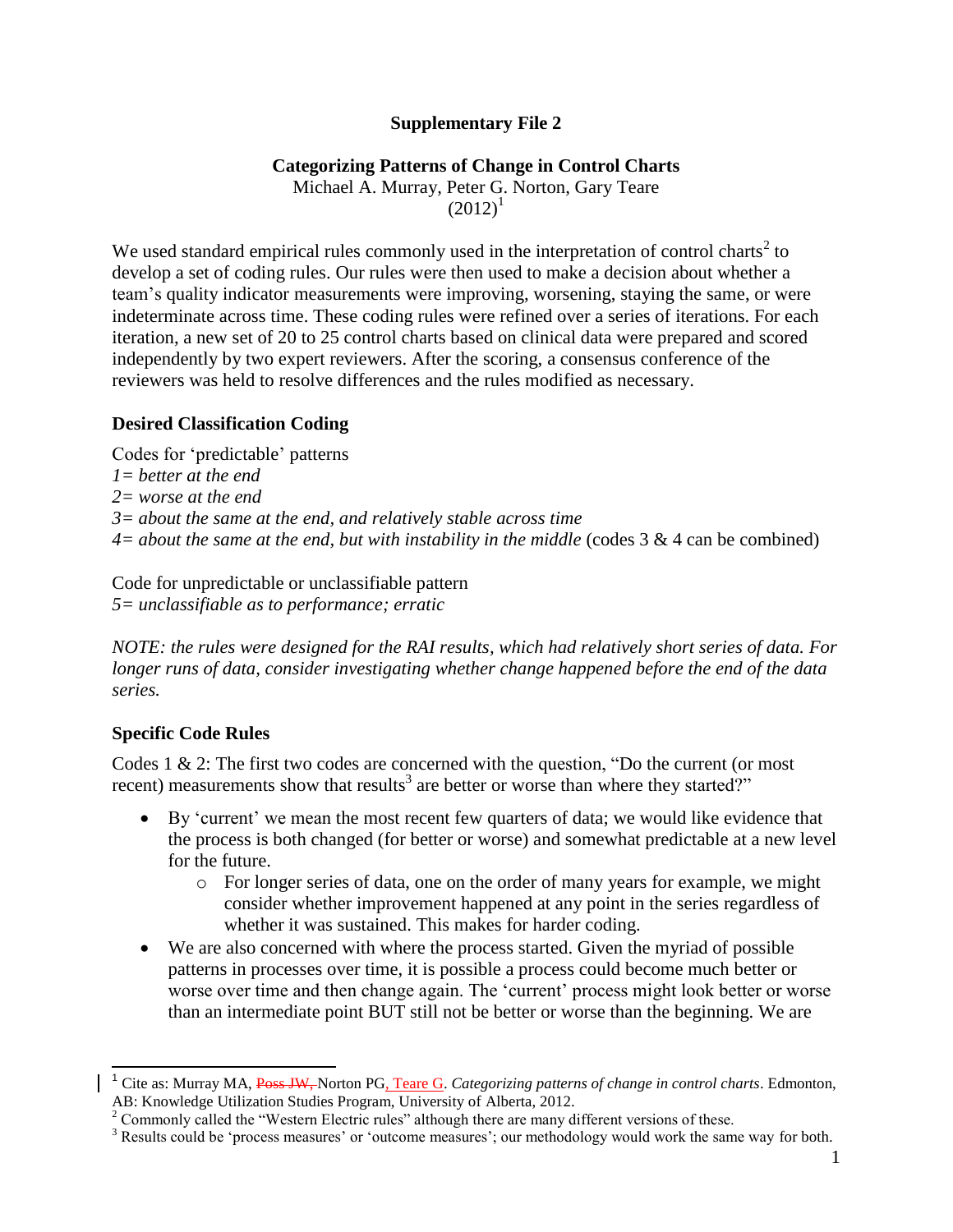not concerned with whether the process is now better or worse than *it ever was*, just whether it is better or worse than *at the beginning*.

- A single 3 SD rule violation either at the very beginning of the process *or* right at the end of the process is not sufficient evidence of a process that is better or worse at the end, or that the process is unstable and therefore unclassifiable. In combination with other nearby signals, however, it might help provide evidence of change. Especially consider discounting a widely divergent point at the beginning or end of the series in making judgements.
- In judging whether a process is better or worse at the end, it is useful to consider how many points at the beginning and end of the data series are involved in providing evidence of change.
	- o At the beginning of the process we have no prior knowledge about it and would like to see evidence based on more than 1 or 2 points before deciding on the initial level of performance. Use at least 3 points (9 months when looking at RAI quarterly data) to decide. Often it appears that the first data point is wildly different than subsequent points. By itself, as noted earlier, it provides insufficient evidence to base subsequent decisions on but, if there are other rule violations at the beginning, that might be sufficient. A first data point need not be out-ofcontrol to be discounted as establishing initial performance, but it should be wildly divergent from the next few values to be discounted.
	- o At the end of the process, we know much more about its performance. A single divergent point at the end of the process shouldn"t be used to judge improvement or deterioration, but a 2-of-3 rule violation might be sufficient. The two other multiple point rules (4-of-5 or 8-on-a-side) are better evidence of sustained change.
- When viewing a process with relatively stable beginning and ending periods but instability in the middle, be wary of considering a process as having changed (up or down) when mean differences are small. One of the longer multi-point rule violations (4 of-5 or 8-on-a-side) at the beginning or end might be sufficient to say the process is better or worse, but just seeing slightly lower or higher scores is insufficient evidence of change.
- Trend rules are hard to use when evaluating processes. A trend violation at the beginning of the data series says that the process isn"t stable to begin with and deciding the actual starting level of the process then becomes hard. At the end, a trend might indicate improvement or decline BUT what matters is where the trend ends. A process could be improving but still be worse than where it started, or vice versa. Trend violations are unlikely, therefore, to be good measures of improvement or decline, but may, in combination with other rules, give some evidence of change.

Codes 3 & 4: The third and fourth codes are concerned with the question, "Given that the current scores look to be at about the same level as where they started (i.e. not coded 1 or 2), were the results relatively stable across time or did they show substantial variation in the middle?"

 A "pure" code 3 pattern would show a process with **no** rule violations over its entire length.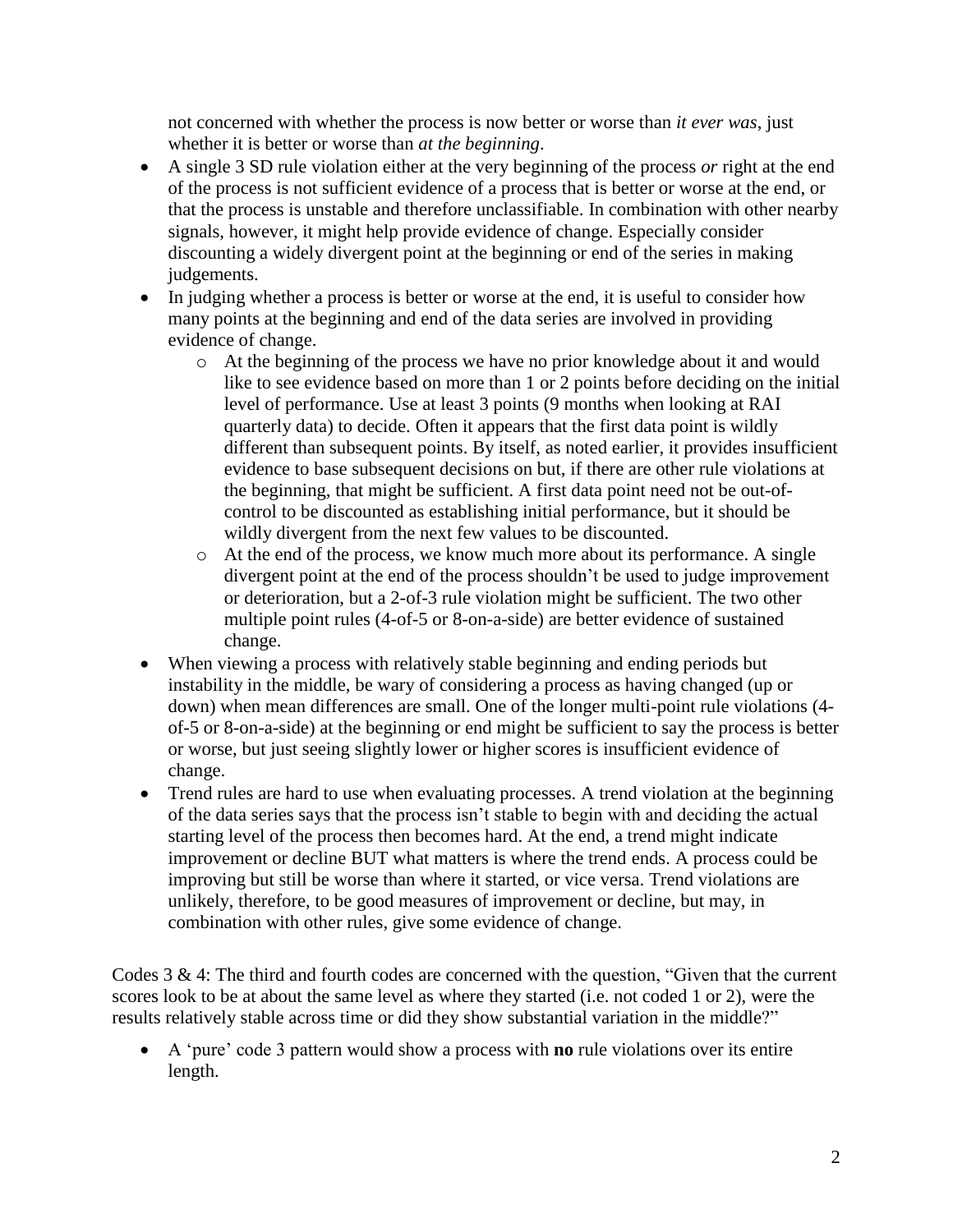- A relatively stable process might have a rule violation that is inconsequential in understanding long term performance. It might be a 3 SD violation in the middle, or a trend, or an isolated 2-of-3 violation. Consider this a code 3.
- The current process could have roughly the same level as the beginning but with substantial variation in between. Multiple rule violations, especially when they are on both sides of the centre line, are probably evidence of a code 4.

Code 5: A process might be sufficiently erratic that deciding whether it has improved, worsened or stayed the same is just not possible. A process might be just too erratic over the whole series to decide what is happening, or with too few stable points at the end to be confident about its most recent performance. In that case, consider using code 5.

- The last few subgroup values might not be stable enough to judge how the process is actually performing and to get any idea about whether it is better or not.
- There might be multiple rule violations on both sides of the centre line from beginning to end, and the process may appear to be just not stable.
- Deciding on whether a process is 'about the same but with instability' or 'unclassifiable' may be difficult. The distinction is based on how many points are available to judge the ending of the series. If a period of higher or lower performance in the middle or near the end of the process gives insufficient points to be confident in a judgement or statement that a process has changed, then consider the process "unclassifiable".

### **General coding considerations and issues**

- If you find yourself waffling between codes, especially a code 4 or something else, consider using code 5.
- For research purposes, you might want to be conservative in saying a process is better or worse, erring on the side of codes 3 through 5.
- When considering giving feedback to organizations, these codes and rules might be *too* conservative and not give sufficient credit for improvements over the medium term. Yes, performance might not have changed over the long term, but over the most recent year or so it might have.
- Given the relatively short data series available and the way control limits are calculated using Moving Ranges, a single HUGE change in values might broaden limits and change the averages. The Nelson method compensates for this and you might want to consider running a few charts through it<sup>4</sup>. As a shortcut, when you see a subgroup value that is wildly different from all others, consider whether some values might become a violation as the limits shrink slightly AND change your classification. We can investigate those cases in subsequent analyses.

 $\overline{a}$ <sup>4</sup> In an XmR (individuals) chart, the Nelson rule removes points with a 3 SD violation ON THE MOVING RANGE (mR) CHART from calculation of limits on the X chart. Huge jumps in points, which affects average moving range, might cause points to be removed from calculation of limits; it isn"t just about high or low points.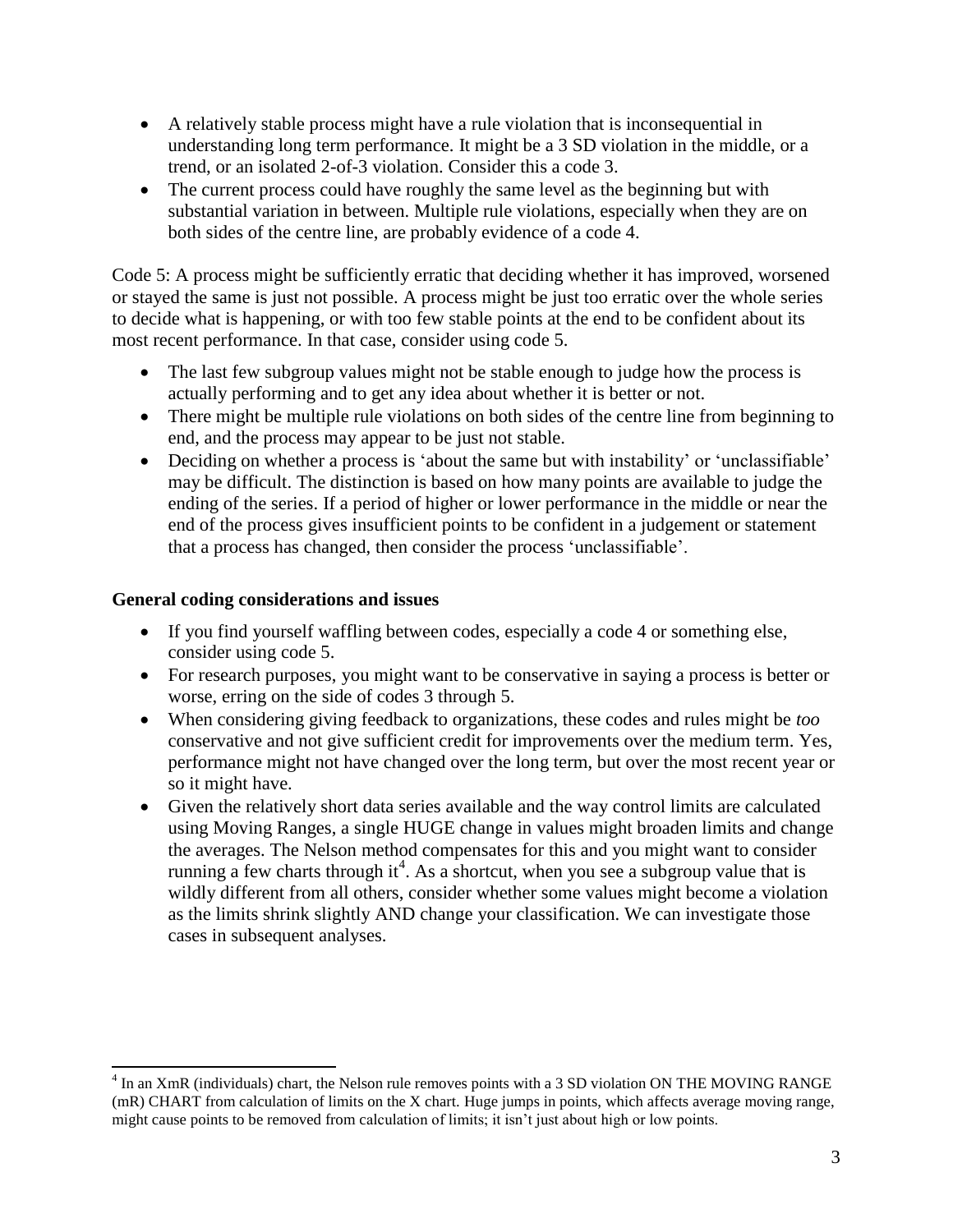# **Examples to show coding rules**

Charts show 3 SD limits & 3 SD violations as well as other rules.

#### **1=Better**



#### **1=Better**

Starts with 2 out-of-control high points (1 wouldn"t have been enough and even 2 is suspect), but ends with 6 zeros.

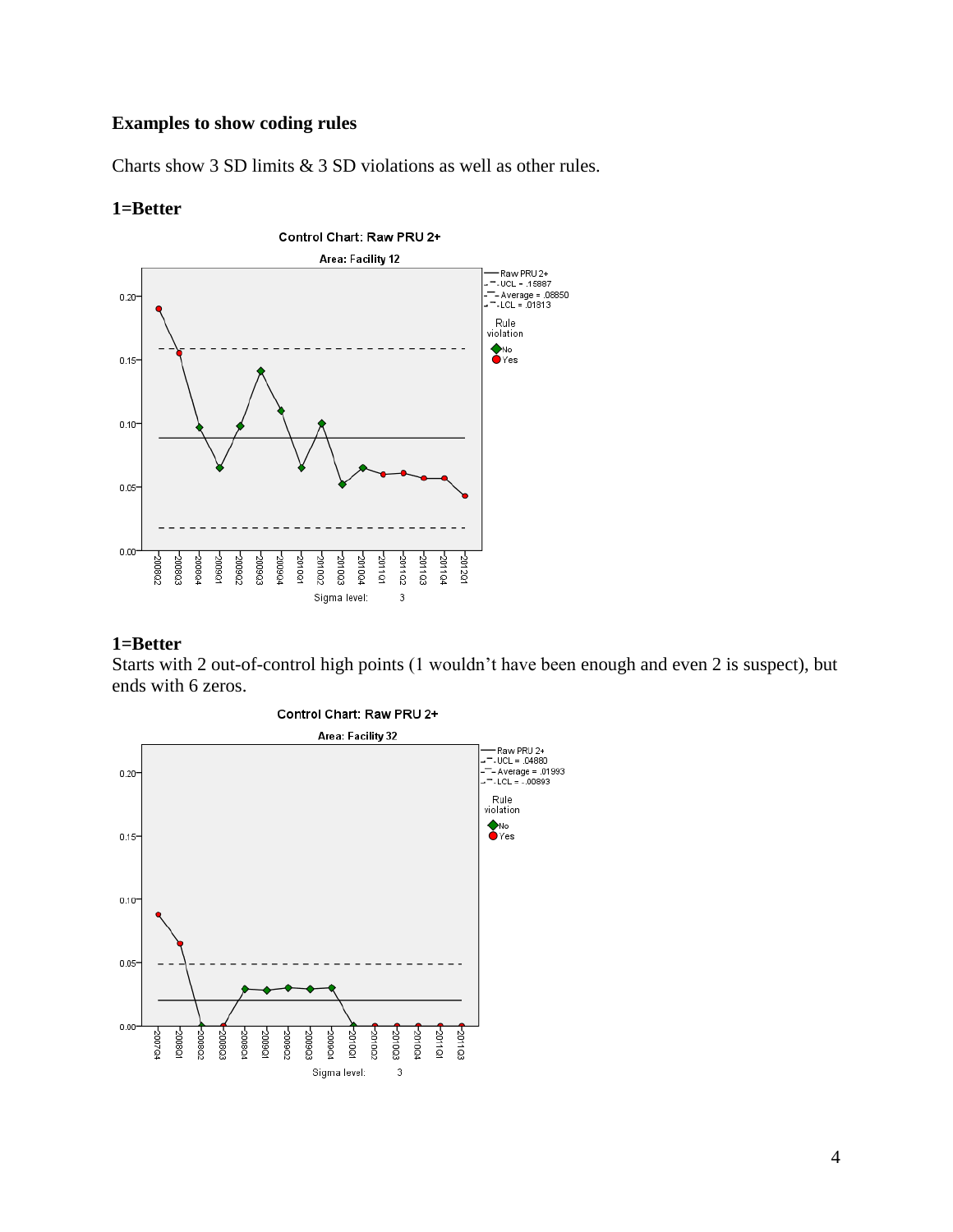



## **2= Worse**

Just barely worse because the final 2 points are out-of-control. One point alone at the end would have been insufficient evidence of worsening. Using a Nelson rule would probably NOT have been enough to cause the first 2 points to violate a rule.

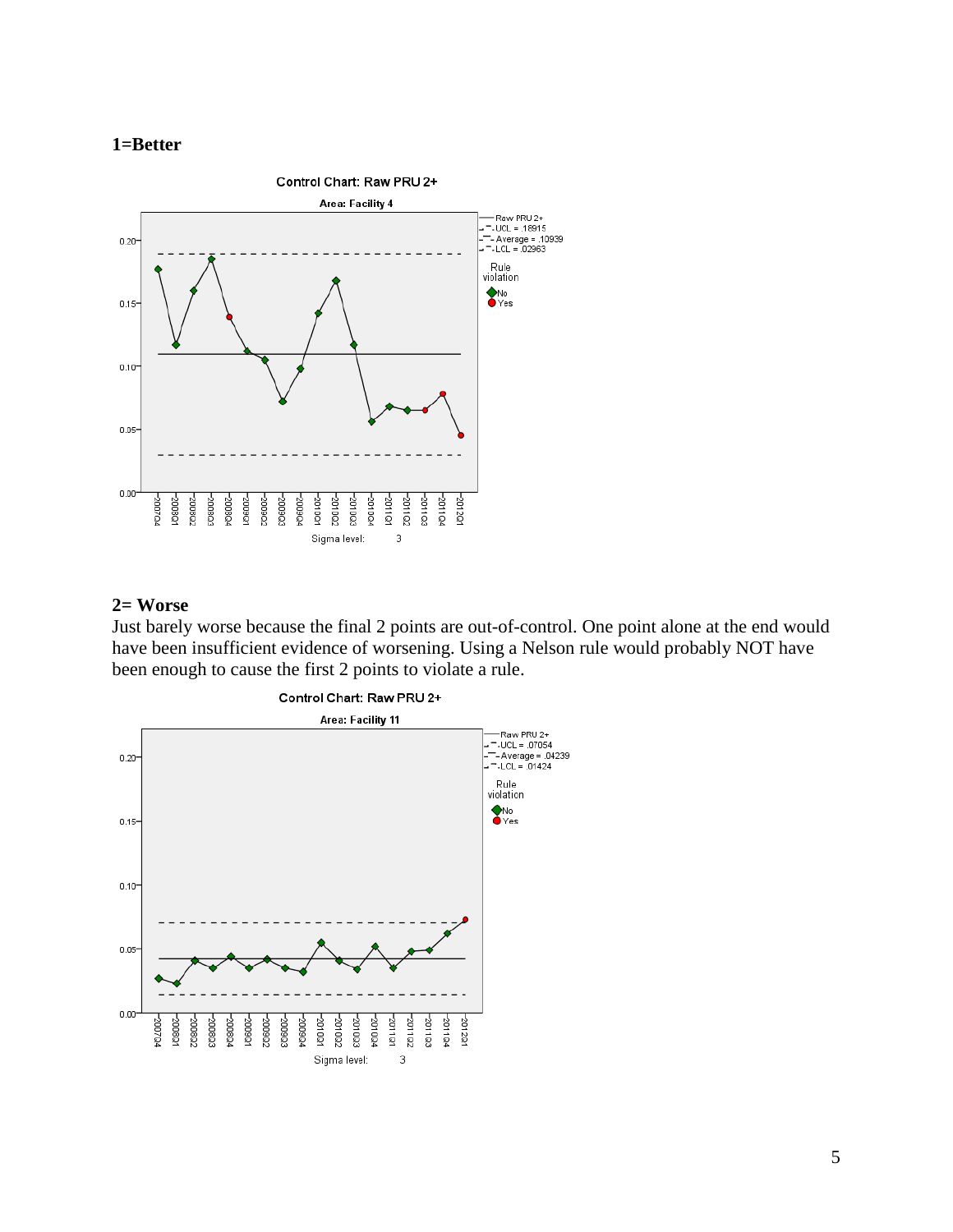**2=Worse** Starts low, ends high (4 of last 5 above 1 sigma)



### **2=Worse**

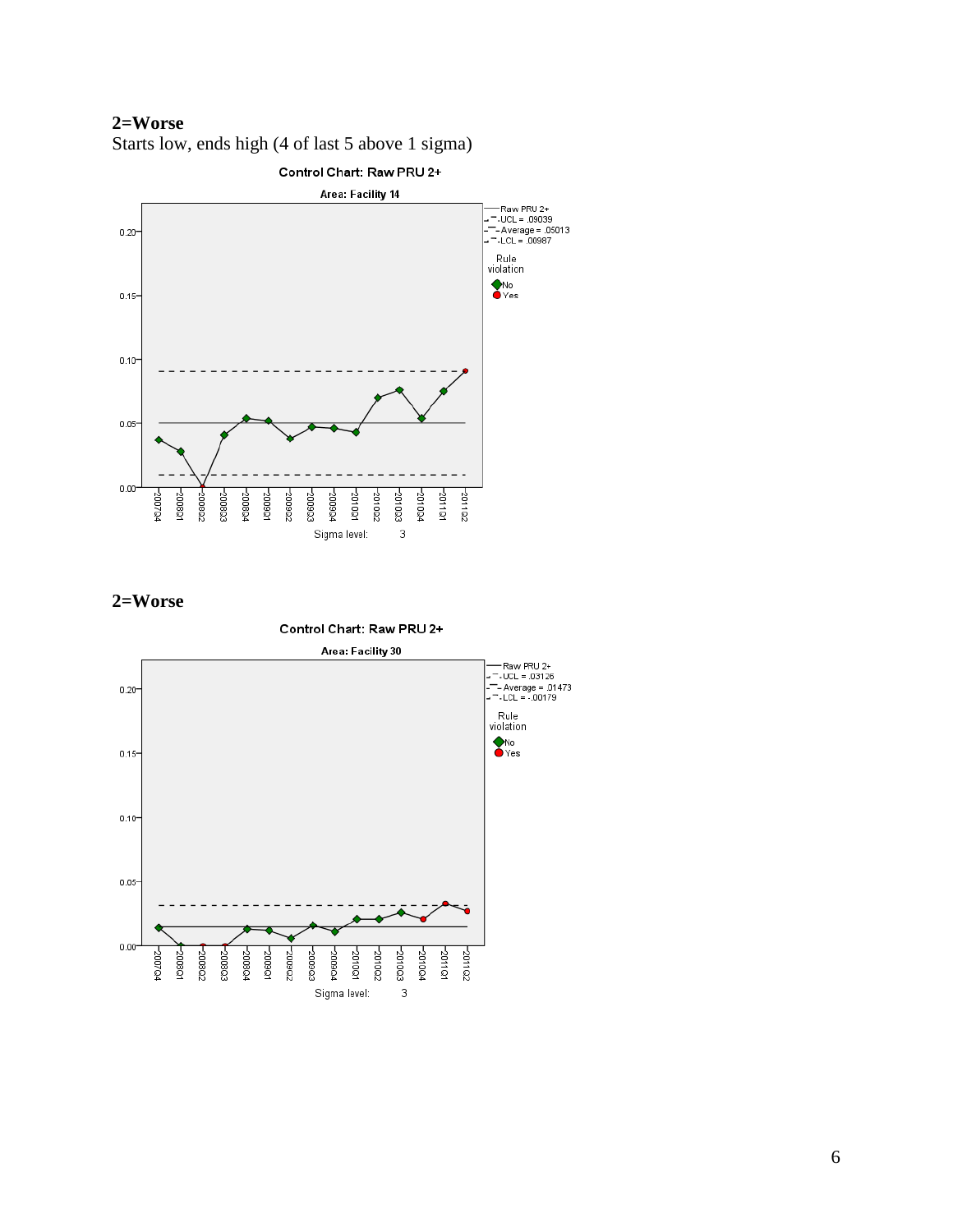# **2=Worse**



### **3=Same**

Ignore first point and spike in last point. The worsening trend in the middle is NOT sustained long enough.

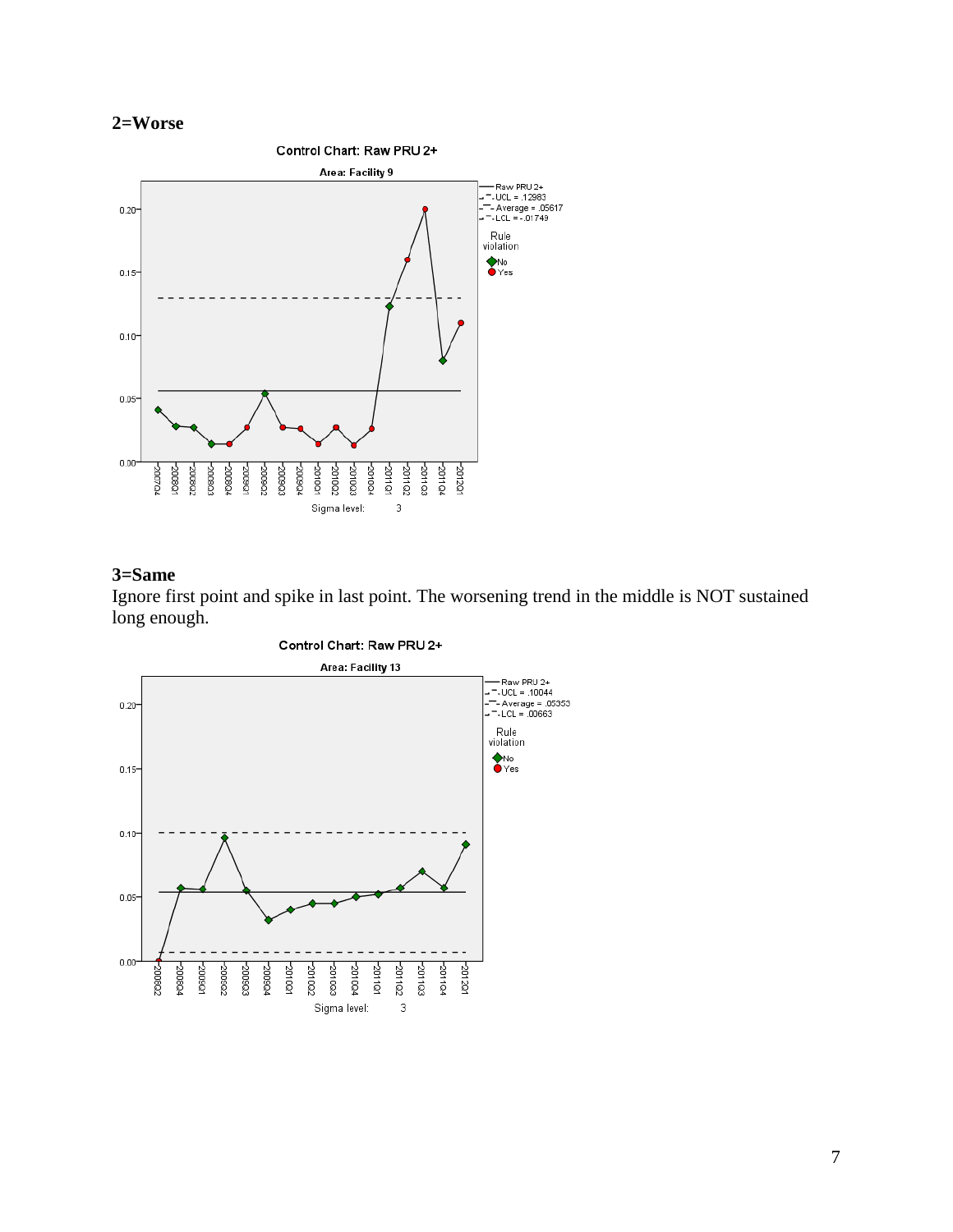#### **3=Same**

No rule violations. Re-running with the Nelson rule would probably push the first point and fourth-last point out of control, but the process would probably still be stable.



**3=Same**



8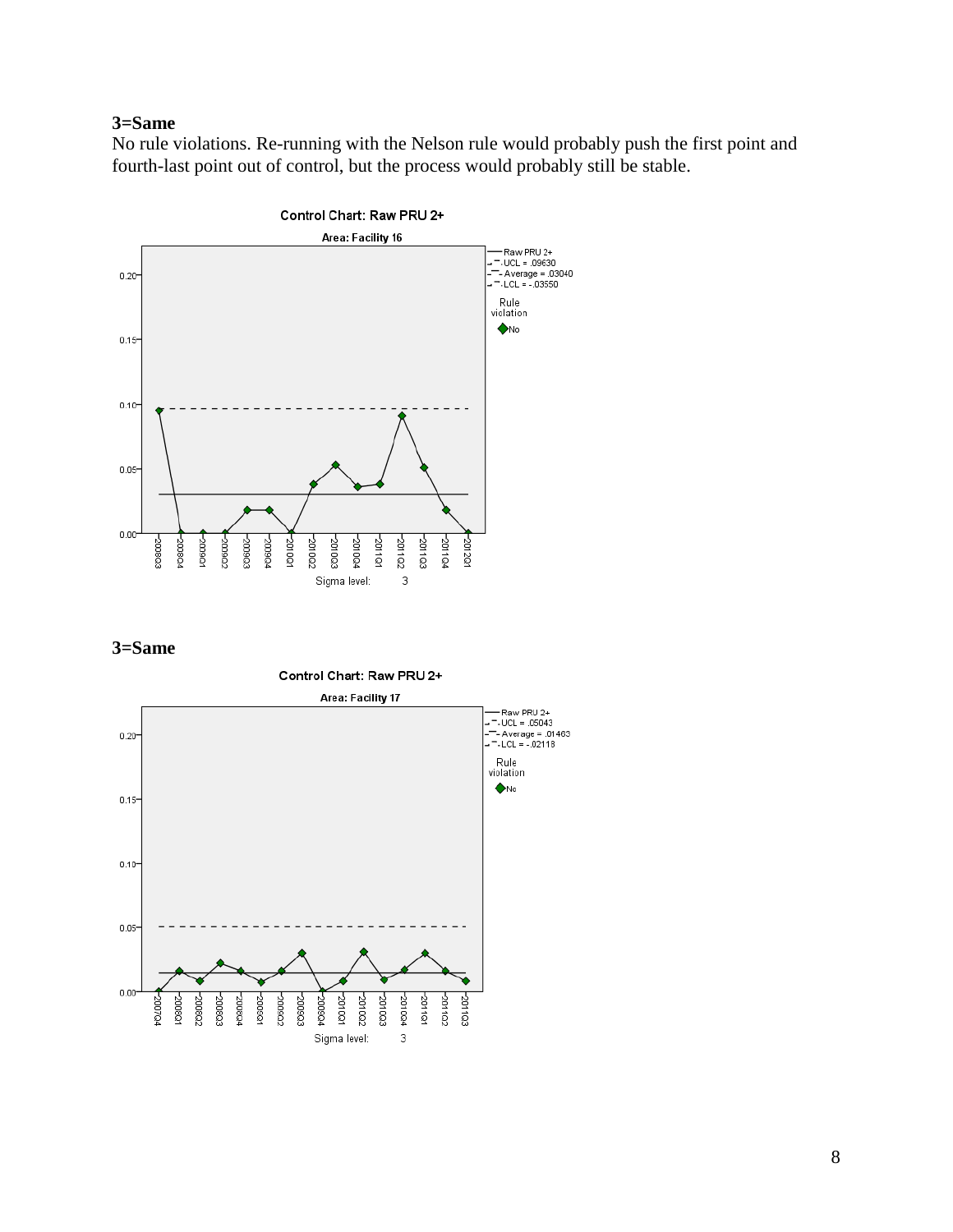



## **4=Same with instability**

The last 4 points are not sufficiently higher than the first few to say with confidence that the process is worse. A further 1 or 2 points at the same level might say so.

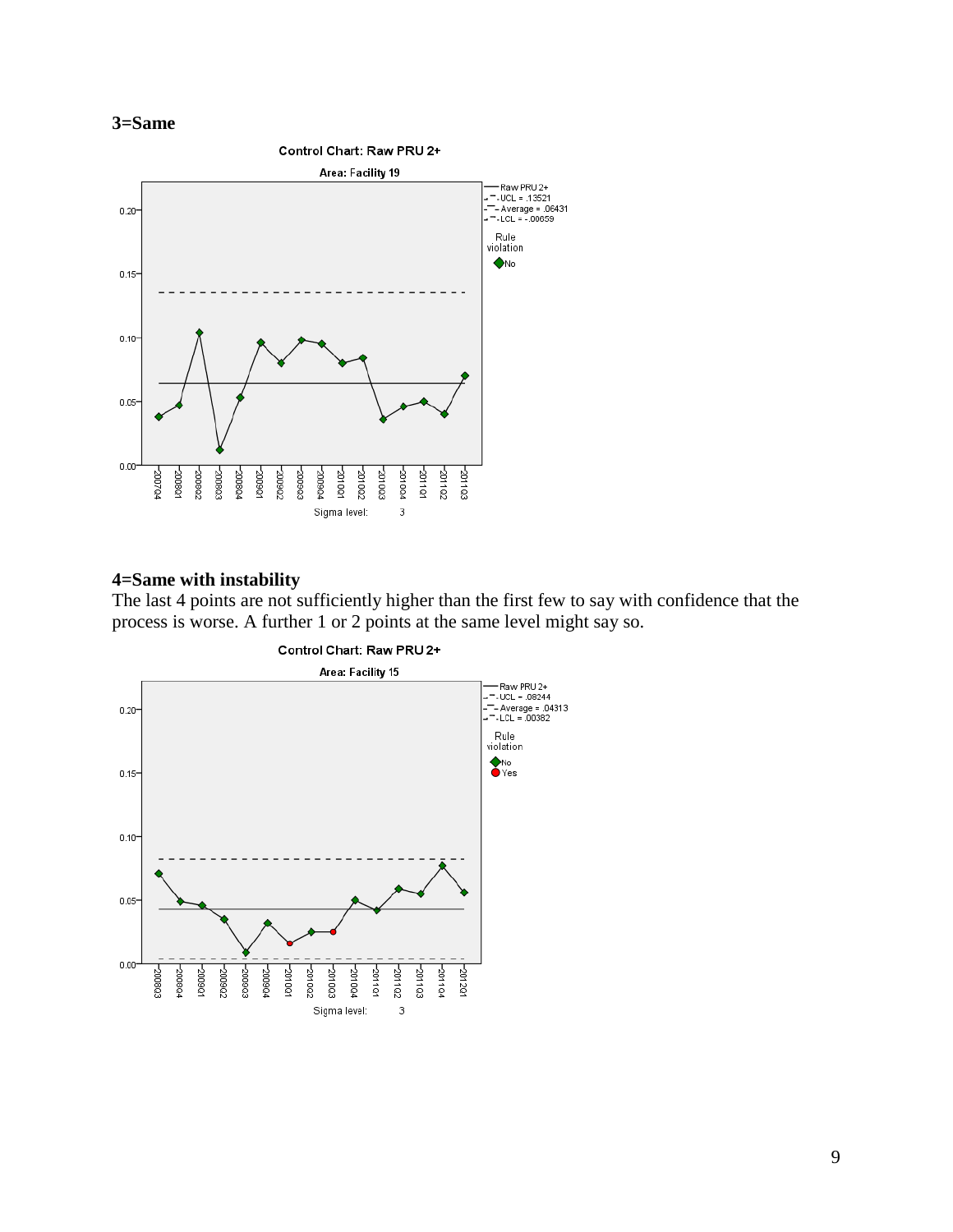### **4=Same with instability**



#### **5= Unclassifiable**

The first two points are higher, then the next 5 are about the same level, but 2 more points show that the process is better. The process then goes back to the middle, then high (which might be out-of-control using the Nelson rule), then back down. It is hard to predict the next point and impossible to say if the process is better or worse since its start. The last high is worse compared to most of the middle half.